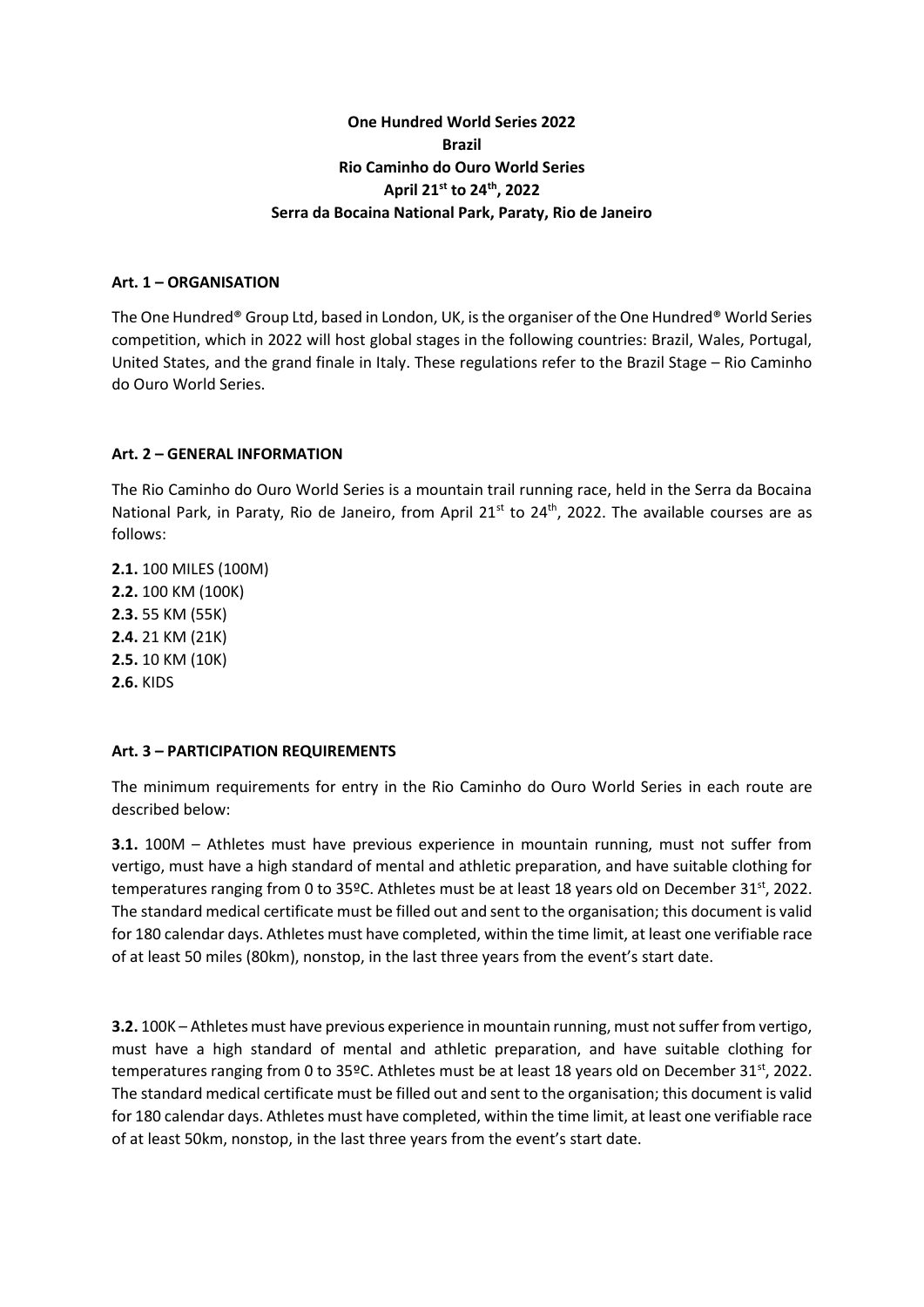**3.3.** 55K - Athletes must have previous experience in mountain running, must not suffer from vertigo, must have a high standard of mental and athletic preparation, and have suitable clothing for temperatures ranging from 10 to 35ºC. Athletes must be at least 18 years old on December 31<sup>st</sup>, 2022. The standard medical certificate must be filled out and sent to the organisation; this document is valid for 180 calendar days.

**3.4.** 21K - Athletes must have previous experience in mountain running, must not suffer from vertigo, must have a high standard of mental and athletic preparation. Athletes must be at least 15 years old on December 31<sup>st</sup>, 2022. The standard medical certificate must be filled out and sent to the organisation; this document is valid for 180 calendar days.

**3.5.** 10K - Athletes must be at least 15 years old on December 31<sup>st</sup>, 2022. The standard medical certificate must be filled out and sent to the organisation; this document is valid for 180 calendar days.

**3.6.** KIDS - Athletes must be between 4 and 14 years old on December 31<sup>st</sup>, 2022. The standard medical certificate must be filled out and sent to the organisation; this document is valid for 180 calendar days.

#### **Art. 4 – REGISTRATION**

Entries for the Rio Caminho do Ouro World Series will be made through the link provided on the website, www.onehundred.run, and will follow these deadlines and amounts:

| Rio<br>Caminho do<br>Ouro<br><b>World Series</b> | <b>Release Phase</b><br>11/12/2021<br>to<br>31/12/2021 | Phase 1<br>01/01/2022<br>to<br>28/02/2022 | Phase 2<br>01/03/2022<br>to<br>03/04/2022 | Last Phase<br>04/04/2022<br>to<br>18/04/2022 |
|--------------------------------------------------|--------------------------------------------------------|-------------------------------------------|-------------------------------------------|----------------------------------------------|
| 100M                                             | R\$ 610,00                                             | R\$ 650,00                                | R\$ 700,00                                | R\$ 750,00                                   |
| 100K                                             | R\$410,00                                              | R\$435,00                                 | R\$470,00                                 | R\$ 500,00                                   |
| 55K                                              | R\$ 230,00                                             | R\$ 245,00                                | R\$ 260,00                                | R\$ 280,00                                   |
| 21K                                              | R\$ 150,00                                             | R\$ 160,00                                | R\$ 170,00                                | R\$ 185,00                                   |
| 10K                                              | R\$ 95,00                                              | R\$ 100,00                                | R\$ 110,00                                | R\$ 120,00                                   |
| <b>KIDS</b>                                      | R\$ 60,00                                              | R\$ 65,00                                 | R\$ 70,00                                 | R\$ 75,00                                    |

|  |  |  |  | 4.1. Conditions for Brazilian athletes and/or Brazil residents, amounts in Reais (BRL) |
|--|--|--|--|----------------------------------------------------------------------------------------|
|--|--|--|--|----------------------------------------------------------------------------------------|

An online surcharge will be added to this amount and the payment can be made in up to 3 interestfree instalments with a credit card.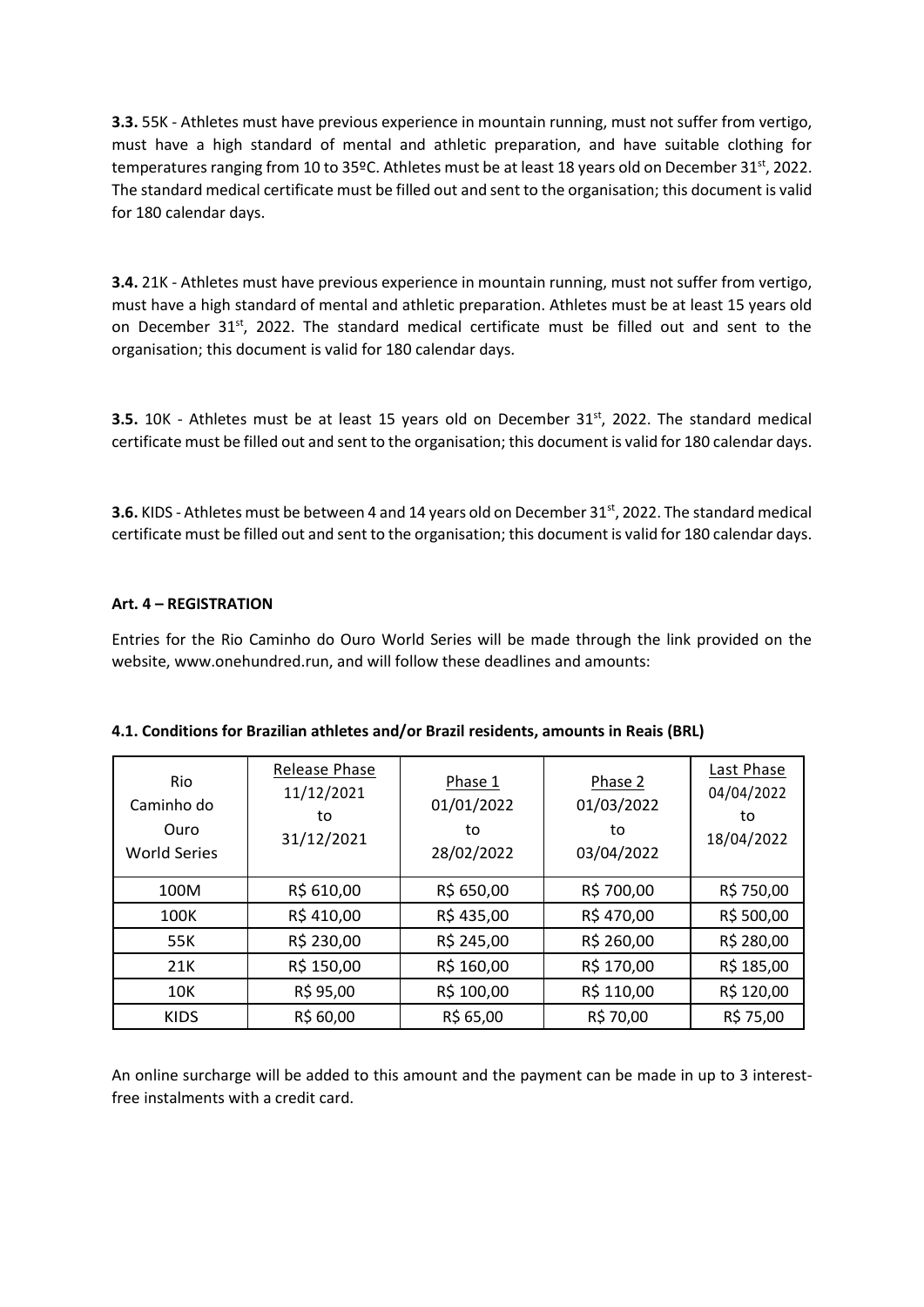# **4.2. Conditions for foreign athletes, amounts in Pounds (GBP)**

| Rio<br>Caminho do<br>Ouro<br><b>World Series</b> | Release Phase<br>11/12/2021<br>to<br>31/12/2021 | Phase 1<br>01/01/2022<br>to<br>28/02/2022 | Phase 2<br>01/03/2022<br>to<br>03/04/2022 | Last Phase<br>04/04/2022<br>to<br>18/04/2022 |
|--------------------------------------------------|-------------------------------------------------|-------------------------------------------|-------------------------------------------|----------------------------------------------|
| 100M                                             | £81.33                                          | £86.80                                    | £93.33                                    | £100.00                                      |
| 100K                                             | £54.16                                          | £57.81                                    | £62.16                                    | £ 66.60                                      |
| 55K                                              | £30.33                                          | £32.37                                    | £34.81                                    | £ 37.30                                      |
| 21K                                              | £19.72                                          | £ 21.04                                   | £ 22.63                                   | £ 24.24                                      |
| 10K                                              | £12.82                                          | £13.68                                    | £14.71                                    | £15.67                                       |
| <b>KIDS</b>                                      | £8.20                                           | £8.75                                     | £9.41                                     | £10.08                                       |

**4.3. Registration restriction.** The following athletes will not be able to register for the Rio Caminho do Ouro World Series:

- Athletes who were disqualified for using substances to improve performance.
- Athletes who were blacklisted by One Hundred® Group Ltd at any of their global events.

**4.4. Elite athletes**. Elite athletes of the Rio Caminho do Ouro World Series will be considered those who fit the specific conditions described on the website www.onehundred.run/qualification.

**4.5.** Athletes Pack - Rio Caminho do Ouro World Series entries include the following items:

## **Those registered in the Release Phase (11/12/2021 to 31/12/2021):**

- 10% discount on any One Hundred® race, in 2022 and 2023, anywhere in the world (cumulative with other discounts).

## **For all registered:**

- Hydration and feeding along the route
- On-call medical team
- En-route rescue team
- Personal accident insurance with coverage of medical and dental expenses

# **KIT 100M:**

- Backpack
- Rubber bracelet
- Premium sports t-shirt
- Pair of running socks
- Visor
- Sunglasses
- Bib with timing chip
- Personal accident insurance with coverage for medical and dental expenses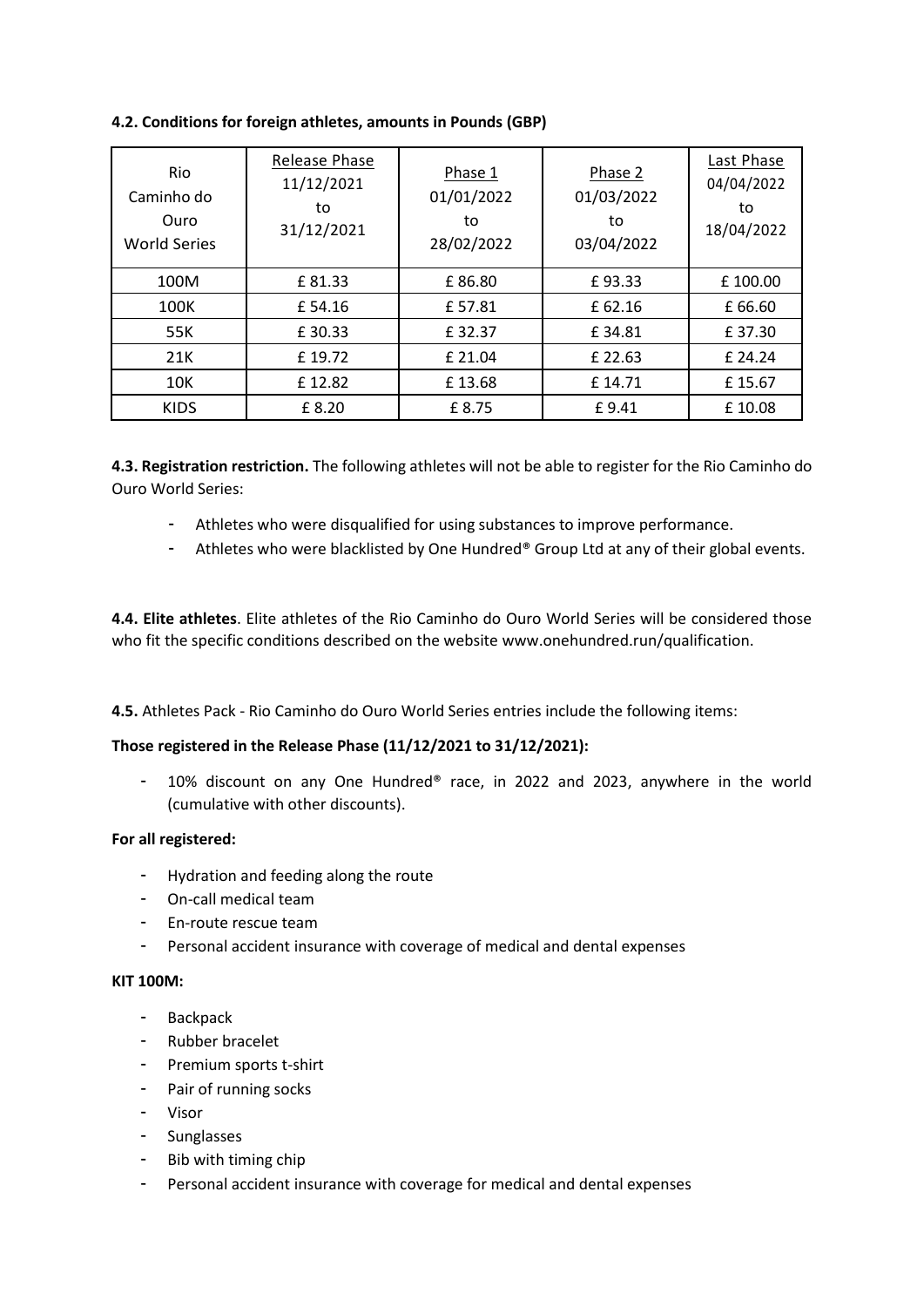- Hydration and feeding along the route and after the race
- On-call medical team
- En-route rescue team
- Photographic and video service
- Live streaming

# **KIT 100K:**

- Backpack
- Rubber bracelet
- Premium sports t-shirt
- Pair of running socks
- Sunglasses
- Bib with timing chip
- Personal accident insurance with coverage for medical and dental expenses
- Hydration and feeding along the route and after the race
- On-call medical team
- En-route rescue team
- Photographic and video service
- Live streaming

# **KIT 55K:**

- Backpack
- Rubber bracelet
- Keychain
- Sports t-shirt
- Sunglasses
- Bib with timing chip
- Personal accident insurance with coverage for medical and dental expenses
- Hydration and feeding along the route and after the race
- On-call medical team
- En-route rescue team
- Photographic and video service
- Live streaming

## **KIT 21K:**

- Backpack
- Rubber bracelet
- Keychain
- Sports t-shirt
- Pair of running socks
- Bib with timing chip
- Personal accident insurance with coverage for medical and dental expenses
- Hydration and feeding along the route and after the race
- On-call medical team
- En-route rescue team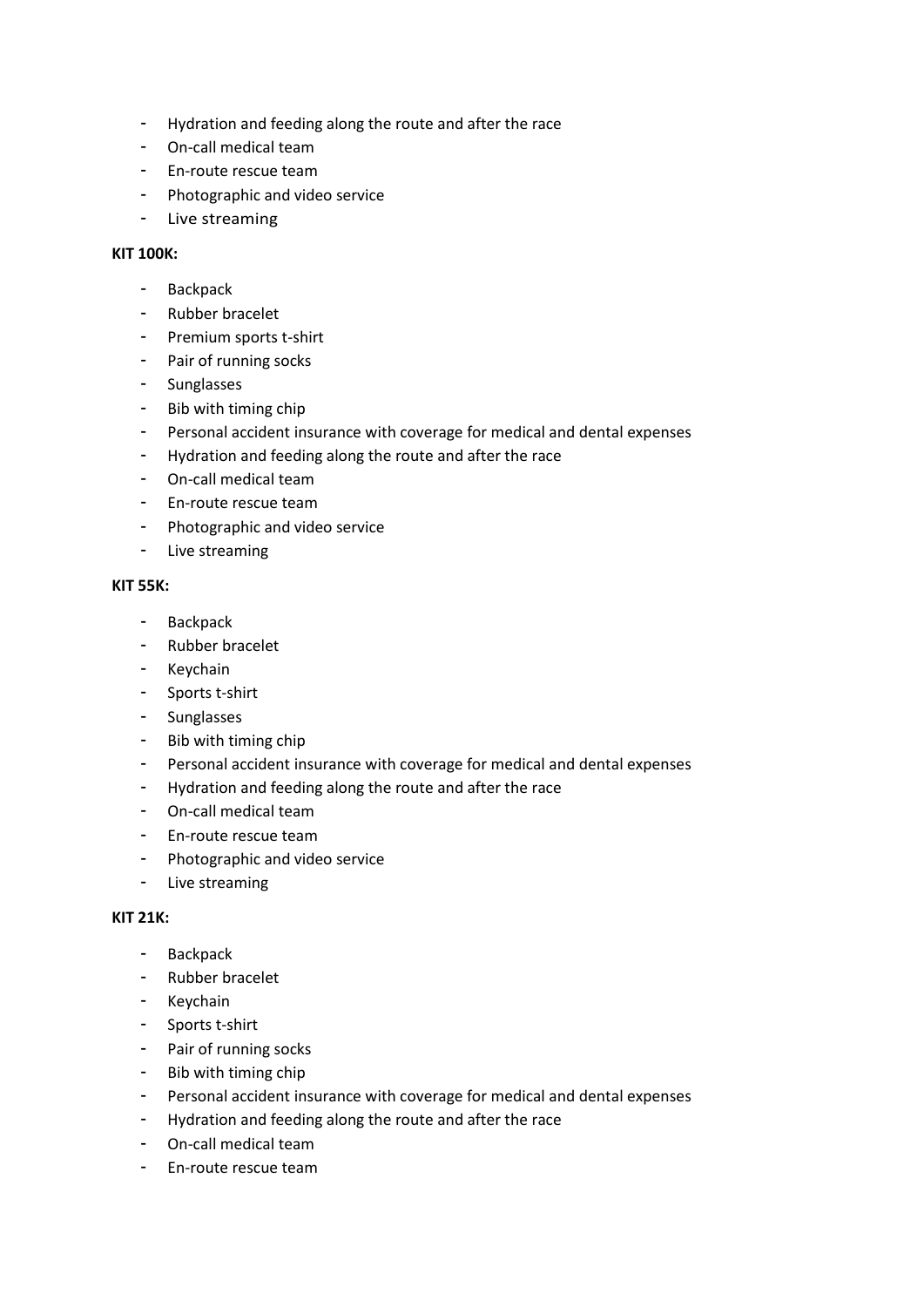- Photographic and video service
- Live streaming

## **KIT 10K:**

- **Backpack**
- **Keychain**
- Sports t-shirt
- Bib with timing chip
- Personal accident insurance with coverage for medical and dental expenses
- Hydration and feeding along the route and after the race
- On-call medical team
- En-route rescue team
- Photographic and video service
- Live streaming

## **KIT KIDS:**

- Keychain
- Sports t-shirt
- Personal accident insurance with coverage for medical and dental expenses
- Hydration and feeding along the route and after the race
- On-call medical team
- En-route rescue team
- Photographic and video service
- Live streaming

**4.6. Maximum number of athletes.** The maximum number of athletes in the Rio Caminho do Ouro World Series is 1000 registered, being distributed as follows: 100M = 100 athletes; 100K = 150 athletes; 55K = 200 athletes, 21K = 200 athletes; 10K = 200 athletes; KIDS = 150 athletes.

**4.7. Cancellation.** If the athlete is unable to participate in the Rio Caminho do Ouro World Series and wishes to cancel his registration, they must notify the organisers by email suporte.brasil@onehundred.run that will be answered to satisfaction.

We will use the following refund policy according to the date of request and % refunded:

**Up to 60 days before the event** = 75% in credit for One Hundred events® in 2022 or 2023.

**Up to 30 days before the event** = 50% in credit for One Hundred events® in 2022 or 2023.

**Up to 15 days before the event** = 25% in credit for One Hundred events® in 2022 or 2023.

No cash refund, transfer or rollover will be issued under any other circumstances. No sale of subscriptions to third parties is permitted. No refunds or credit will be provided for travel exchange if available.

We understand that problems arise at the last minute that can prevent an athlete from reaching the starting line. We incur most costs early in the planning process, and this policy represents our ability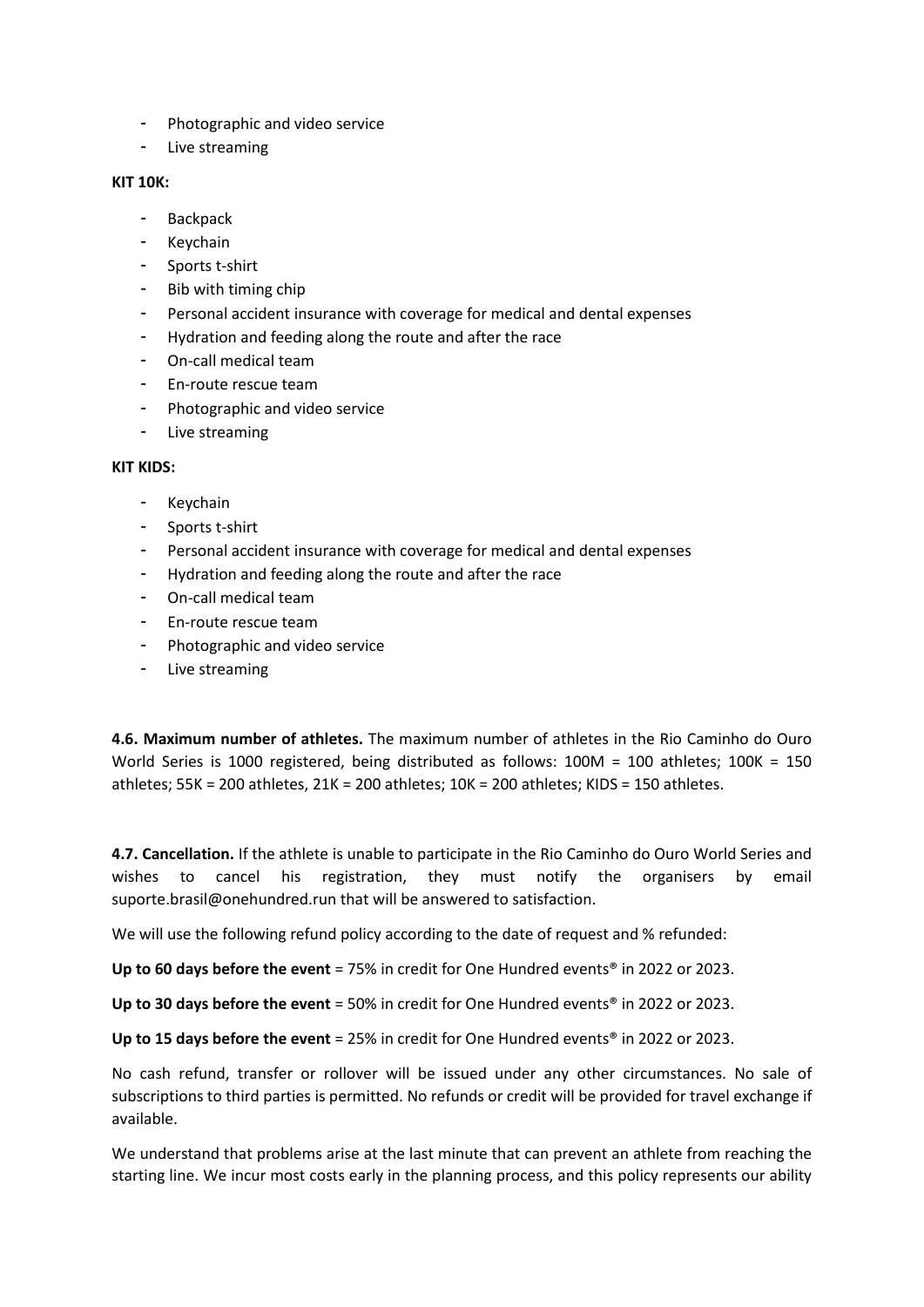to reasonably provide something for athletes who cannot attend, while maintaining our lowest registration rates with high delivery quality.

If the race is cancelled due to circumstances outside our control up to 15 days prior to the race, the organisers reserve the right to refund 50% of the registration fee paid. This percentage is calculated to allow the organisers to cover part of the expenses incurred that cannot be recovered.

If the race is cancelled because it does not meet a minimum number of participants, the organisers reserve the right to cancel the race up to 60 days before the event by returning to customers the amounts already paid, without the need to pay any hotel reservations or other accommodations expenses, travel expenses, including air tickets and any other costs that the runner may have incurred for you or others accompanying it, as well as any additional compensation.

If the race is cancelled or interrupted for atmospheric reasons, or for any other reason beyond our control, there will be no refund of the registration fee.

The following is not allowed:

- Postpone registration to the following year
- Participation in other stages instead of the stage for which the athlete has enrolled
- Exchange of the number of the breast number or use by anyone other than the registered athlete themselves

Any athlete found with another athlete's running number during or after the race will be disqualified and blacklisted from One Hundred®.

## **Art. 5 – MEDICAL CERTIFICATE**

All athletes of the Rio Caminho do Ouro World Series must complete the standard medical certificate provided by the organisation. The same must be completed, signed, and stamped by a doctor and the athlete must carry it in his personal running space at www.myonehundred.run by April 8, 2022. Failure to comply with this date will result in the cancellation of registration without refund.

## **Art. 6 – SCHEDULE**

The Rio Caminho do Ouro World Series will follow the schedule:

Atividades da prova de 100 Milhas – 100M Atividades da prova de 100 Km – 100K Atividades da prova de 55 Km – 55K Atividades da prova de 21 Km – 21K Atividades da prova de 10 Km – 10K Atividades da prova KIDS

## **21/04/2021: Thursday**

|  | 17:00 to 22:00 - Hand out of kits and checking of mandatory equipment - 100M |  |
|--|------------------------------------------------------------------------------|--|
|--|------------------------------------------------------------------------------|--|

17:00 to 22:00 – Hand out of drop bags - 100M

17:00 to 22:00 – Hand out of kits and checking of mandatory equipment – 55K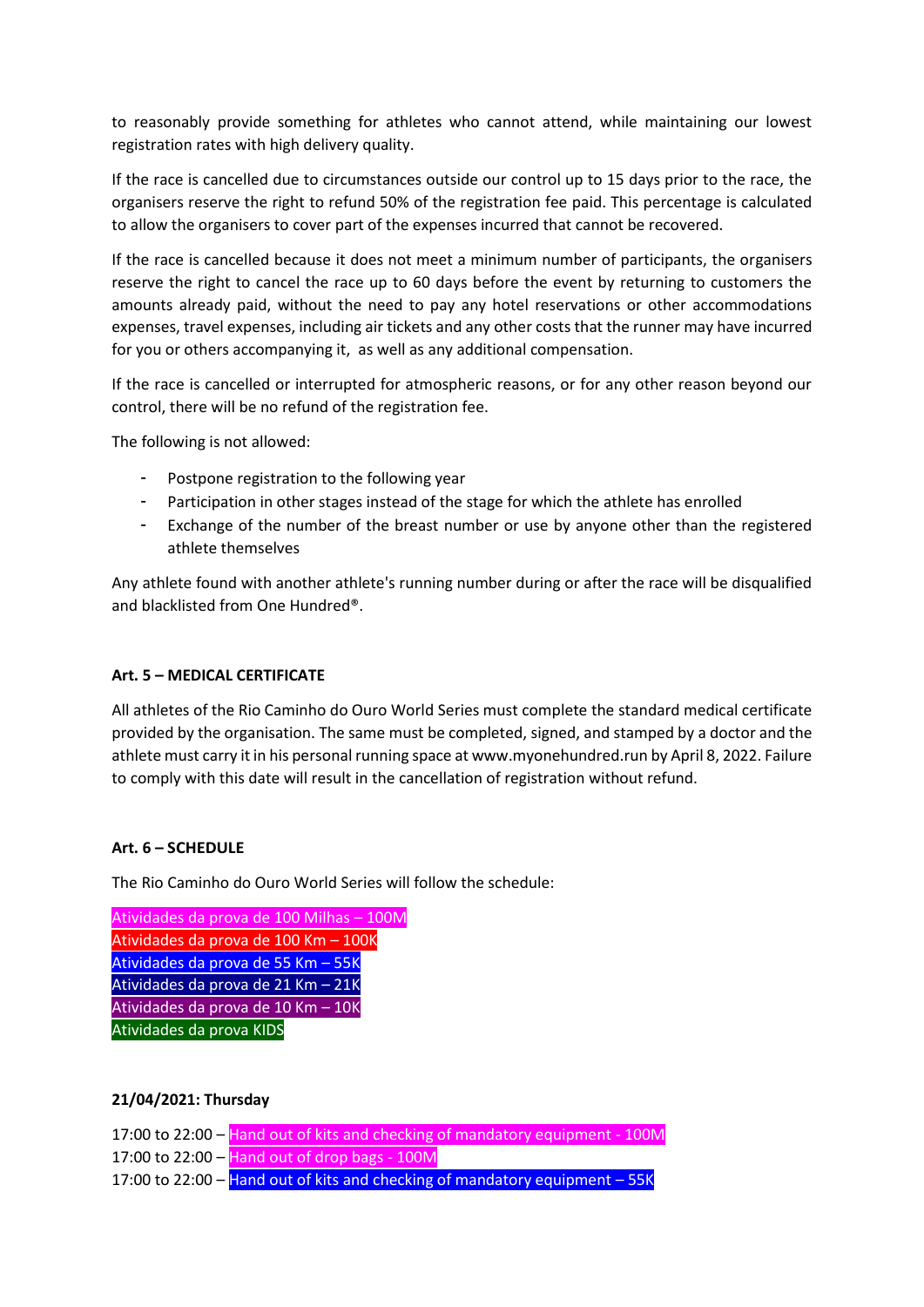# **22/04/2021: Friday**

- 08:00 to 09:00 Hand out of drop bags 55K 08:00 to 10:00 – Hand out of drop bags - 100M 10:00 - Start - 55K 10:00 to 22:00 - Hand out of kits and checking of mandatory equipment - 100K 10:00 to 22:00 - Hand out of drop bags - 100K 10:00 to 22:00 - Hand out of kits and checking of mandatory equipment - 21K 10:00 to 22:00 - Hand out of kits and checking of mandatory equipment - 10K 14:00 - Start - 100M 15:00 - Expected arrival of the 1st athlete - 55K [5h into the race] 20:00 - Time out - 55K [10h into the race]
- 20:00 to 22:00 Withdrawal of drop bags 55K

# **23/04/2021: Saturday**

- 07:00 Start 100K
- 08:30 Awards 55K

10:00 to 14:00 – Hand out of kits and checking of mandatory equipment - 21K

- 10:00 to 14:00 Hand out of kits and checking of mandatory equipment 10K
- 10:00 to 14:00 Hand out of kits KIDS
- 14:00 Expected arrival of the 1st athlete 100M [24h into the race]
- 17:00 Start 21K
- 17:15 Start 10K
- 17:45 Expected arrival of the 1st athlete 10K [30min into the race]
- 18:30 Expected arrival of the 1st athlete 21K [1h30min into the race]
- 18:45 Time out 10K [1h30min into the race]
- 19:00 Awards 10K
- 20:30 Awards 21K
- 21:00 Time out 21K [4h into the race]

**23/04/2021: Sunday**

- 08:00 Time out 100K [25h into the race]
- 09:00 KIDS Start
- 10:00 to 13:00 Withdrawal of drop bags 100K
- 10:00 to 15:00 Withdrawal of drop bags 100M
- 12:30 Awards 100K
- 13:00 Awards 100M
- 14:00 Time out 100M [48h into the race]

The athletes' kits will be distributed in the race arena, to remove their kits the athletes must present valid ID with photo and all mandatory equipment of the race.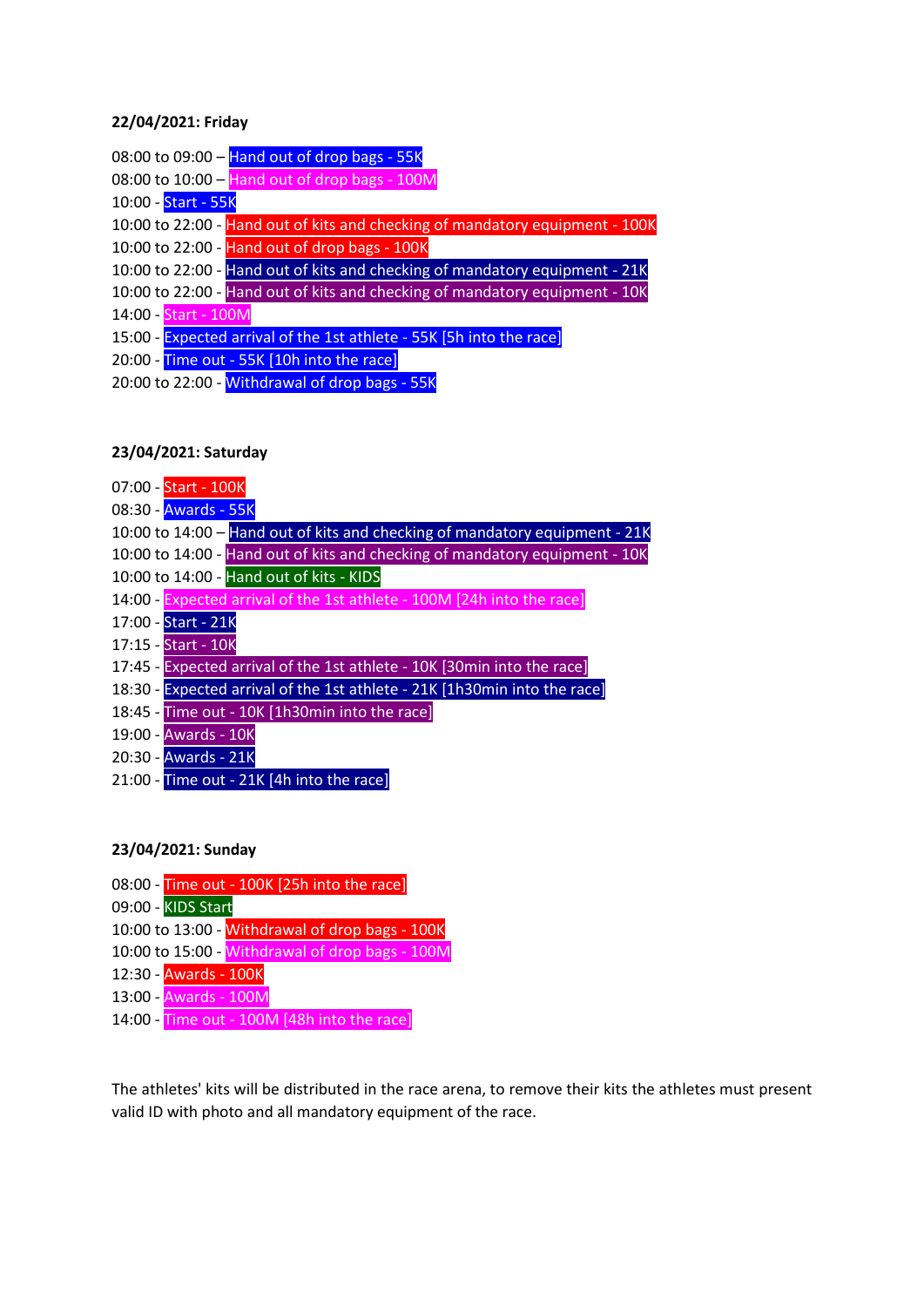# **Art. 7 - MANDATORY EQUIPMENT**

The following equipment is mandatory in the Rio Caminho do Ouro World Series and must be carried by athletes throughout the race:

# **7.1. 100M and 100K**

- Hydration backpack or water bottle holder with a combined capacity for at least 1 liter.
- Hooded waterproof jacket with waterproof membrane type Goretex or similar (minimum: 10,000 mm) and breathable (recommendation: RET less than 13).
- Long-sleeve first-skin type shirt.
- Long or knee-covering trousers.
- Buff-type cap, hat or bandana.
- Thermal blanket.
- Whistle.
- First aid kit, containing at least: bandage, gases, adhesive, antiseptic, needle, antihistamine and analgesic.
- Two lanterns with their spare batteries.
- Glass or bottle of water. To reduce plastic usage, there will be no disposable utensils (cutlery, cups, plates, bowls) available at rest points, therefore athletes should bring their own material for hot/cold foods.
- Active and charged cell phone.
- GPS-tracker provided at check-in of the race.
- Chest number visible throughout the race.

## **7.2. 55K**

- Hydration backpack or water bottle holder with a combined capacity for at least 1 liter.
- Windbreak.
- Long-sleeve first-skin type shirt.
- Long or knee-covering trousers.
- Buff-type cap, hat or bandana.
- Thermal blanket.
- Whistle.
- First aid kit, containing at least: bandage, gases, adhesive, antiseptic, needle, antihistamine and analgesic.
- Two lanterns with their spare batteries.
- Glass or bottle of water. To reduce plastic usage, there will be no disposable utensils (cutlery, cups, plates, bowls) available at rest points, therefore athletes should bring their own material for hot/cold foods.
- Active and charged cell phone.
- GPS-tracker provided at check-in of the race.
- Chest number visible throughout the race.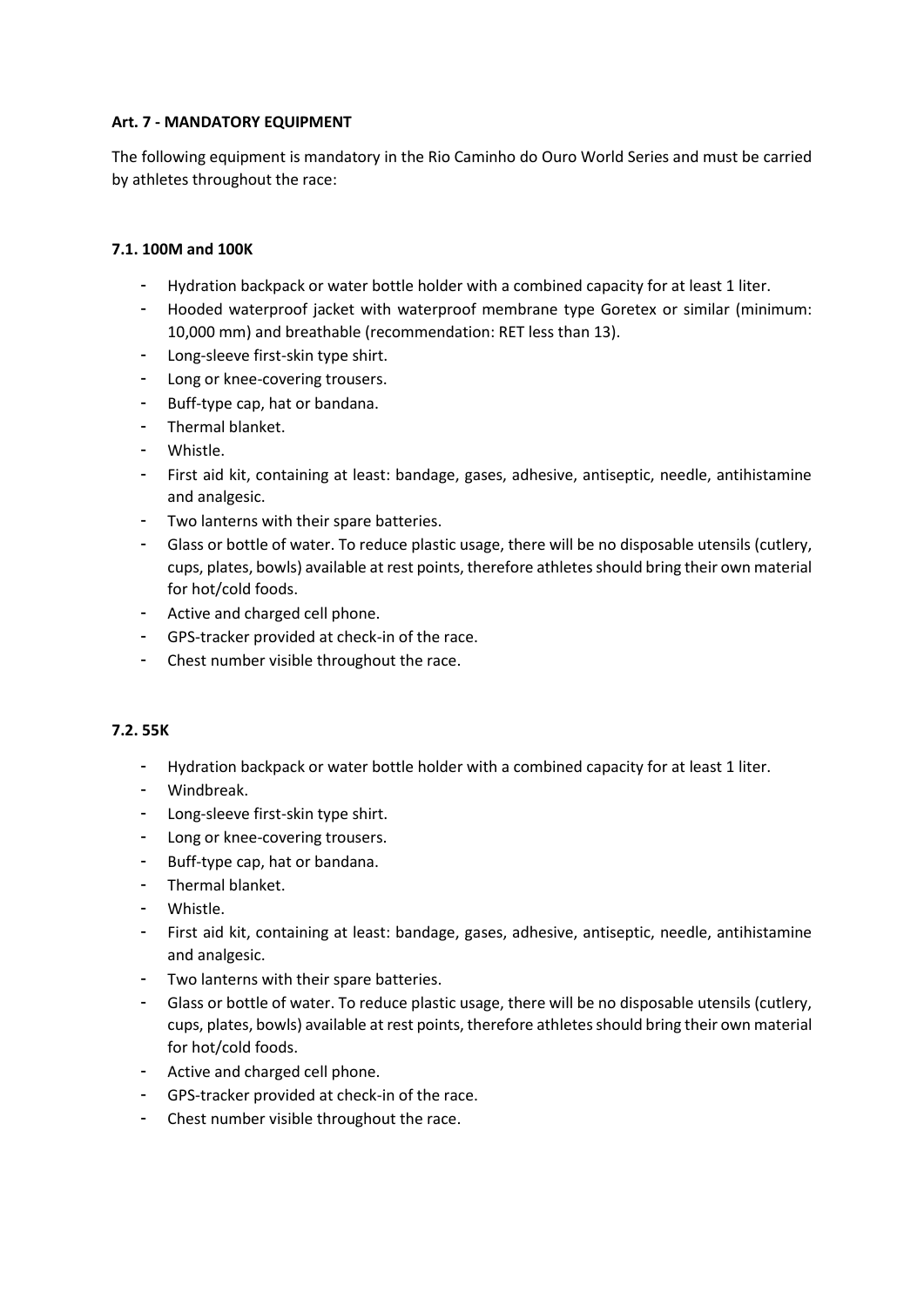# **7.3. 21K**

- Hydration backpack or water bottle holder with a combined capacity for at least 500 milliliters.
- Windbreak.
- Thermal blanket.
- Whistle.
- One lantern with its spare batteries.
- Glass or bottle of water. To reduce plastic usage, there will be no disposable utensils (cutlery, cups, plates, bowls) available at rest points, therefore athletes should bring their own material for hot/cold foods.
- Chest number visible throughout the race.

# **7.4. 10K**

- Glass or bottle of water. To reduce plastic usage, there will be no disposable utensils (cutlery, cups, plates, bowls) available at rest points, therefore athletes should bring their own material for hot/cold foods.
- Chest number visible throughout the race.

## **7.5. KIDS**

- Chest number visible throughout the race.

It is the responsibility of the athletes to bring the equipment that meets these criteria. In case of verification before or during the race, the commissioner or judge will decide whether the equipment meets the criteria described in the regulation and otherwise the athlete will be disqualified.

Mandatory equipment can be used or only carried inside the backpack or pockets. All mandatory equipment will be checked when athletes remove their kit. Those who do not present all the material of the mandatory equipment will be prevented from starting the race.

In addition, one-off checks will be carried out during the race.

## **RECOMMENDED EQUIPMENT**

Race participants are advised to bring the following equipment with them, in addition to mandatory equipment:

- Waterproof pants
- Energy bars or solid foods
- Elastic adhesive tape
- Amount of money for use in any eventuality
- Running/walking sticks are allowed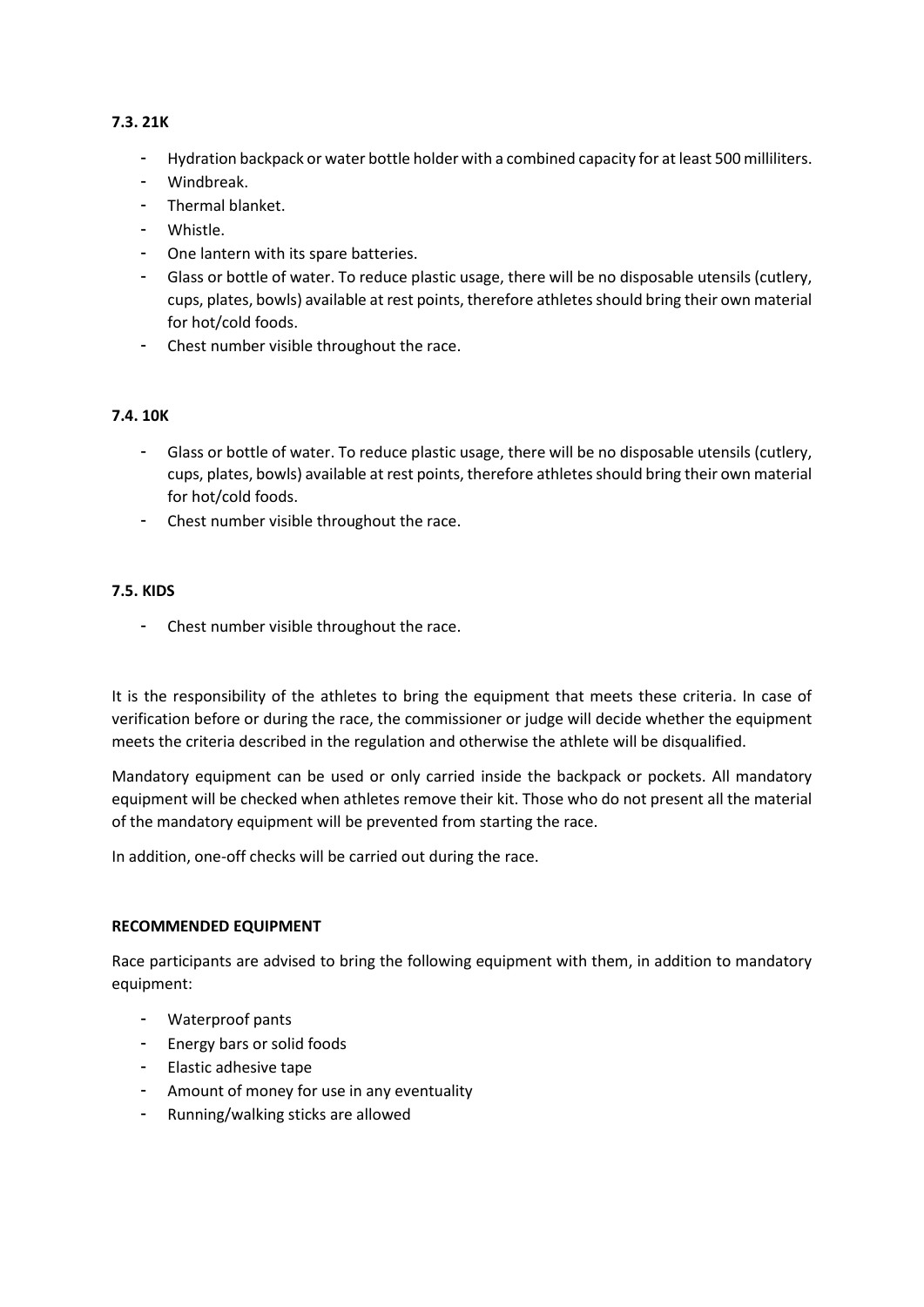## **Art. 8 - MAXIMUM TIME LIMITS AND CUTTING TIMES**

The following maximum time limits and cutting times in the Rio Caminho do Ouro World Series must be met by athletes throughout the race:

# **8.1. 100M**

| <b>100M TIME LIMITS</b> |                          |                   |                     |
|-------------------------|--------------------------|-------------------|---------------------|
| КM                      | <b>REGION</b>            | <b>TOTAL TIME</b> | <b>AVERAGE PACE</b> |
| 45,0                    | CACHOEIRA DO PIMENTA     | 12 <sub>h</sub>   | 16'00" min/Km       |
| 100,0                   | <b>RECANTO DA ROSE</b>   | 28h               | 16'48" min/Km       |
| 135,0                   | REFÚGIO PEDRA DO ESPELHO | 38h               | 17'20" min/Km       |
| 161,5                   | CHEGADA-PONTALPARATY     | 48h               | 17'50" min/Km       |

# **8.2. 100K**

| <b>100K TIME LIMITS</b> |                          |                   |                     |
|-------------------------|--------------------------|-------------------|---------------------|
| КM                      | <b>REGION</b>            | <b>TOTAL TIME</b> | <b>AVERAGE PACE</b> |
| 45,0                    | CACHOEIRA DO PIMENTA     | 10 <sub>h</sub>   | 13'20" min/Km       |
| 74,5                    | REFÚGIO PEDRA DO ESPELHO | 17h               | 13'41" min/Km       |
| 101,0                   | CHEGADA-PONTALPARATY     | 25h               | 14'52" min/Km       |

## **8.3. 55K**

| <b>55K TIME LIMITS</b> |                          |                   |                     |
|------------------------|--------------------------|-------------------|---------------------|
| КM                     | <b>REGION</b>            | <b>TOTAL TIME</b> | <b>AVERAGE PACE</b> |
| 29,1                   | REFÚGIO PEDRA DO ESPELHO | 5h                | 10'19" min/Km       |
| 57,0                   | CHEGADA-PONTALPARATY     | 10h               | 10'32" min/Km       |

# **8.4. 21K**

| <b>21K TIME LIMIT</b> |                      |                   |                     |
|-----------------------|----------------------|-------------------|---------------------|
| КM                    | <b>REGION</b>        | <b>TOTAL TIME</b> | <b>AVERAGE PACE</b> |
| 20,8                  | CHEGADA-PONTALPARATY | 4h                | 11'32" min/Km       |

#### **8.5. 10K**

| <b>10K TIME LIMIT</b> |                      |                   |                     |
|-----------------------|----------------------|-------------------|---------------------|
| КM                    | <b>REGION</b>        | <b>TOTAL TIME</b> | <b>AVERAGE PACE</b> |
| 10.1                  | CHEGADA-PONTALPARATY | 1h30min           | 8'55" min/Km        |

The cutting sites are located at control points. Athletes who do not reach these points within the established deadlines will not be able to continue the race. It is forbidden to follow the cut-off point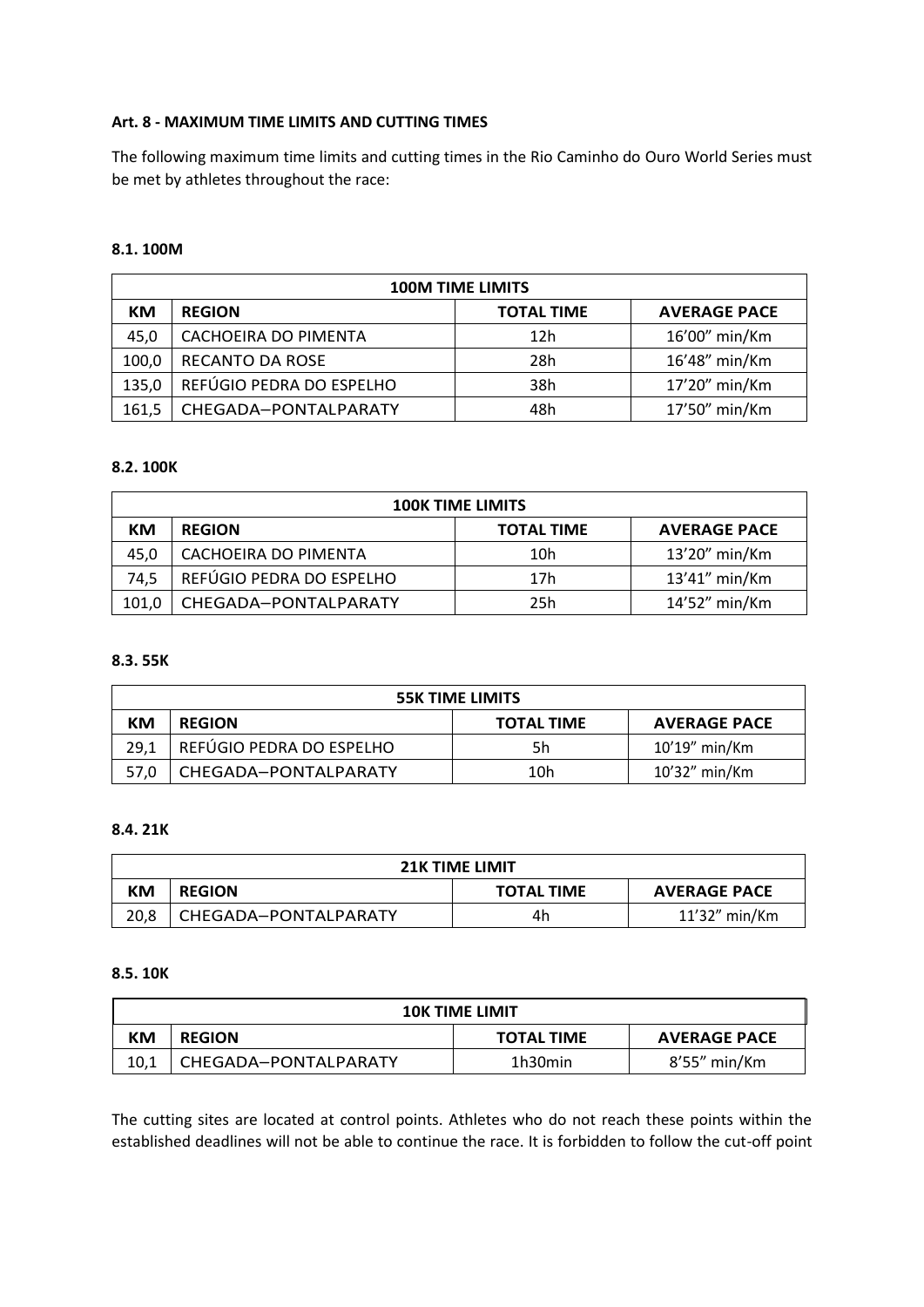Each 100M, 100K and 55K athlete will receive their respective support bags, called and then re-use the supply areas. The judges of the race reserve the right to disqualify athletes who break the rules.

To protect the health of participants, medical staff at checkpoints have the authority to stop runners who are deemed unfit to continue the race, even within time limits. In this case, the participant must follow the instructions of the medical team. Anyone who does so will be immediately disqualified.

Participants who reach the checkpoints after the maximum time, those who are injured and those who are judged by the medical team as unfit to continue the race, and any other athletes who decide to give up, will be taken to the arrival of transportation made available by the organisation. For logistical reasons, athletes who have given up may have to wait before being sent to the arrival area. Any participant who withdraws from the race at any point other than the established fuel points shall immediately inform the race organisers by telephone service to the number indicated by the organisation. All 100M and 100K participants will receive a GPS tracker device at the race check-in and each device includes an emergency button. The runner should only use the button in case of emergency and if the button is pressed the runner will be immediately disqualified from the race and will not be able to return.

# **Art. 9 - FILLING STATIONS, CREW SUPPORT AND DROP BAGS**

The Rio Caminho do Ouro World Series is a semi self-sufficiency race and athletes are required to bring minimal amounts of water, as well as all other equipment listed as mandatory.

Semi self-sufficiency is defined as the ability to be autonomous between filling stations and also be able to safely adapt to any problems (bad weather, physical suffering, injuries etc). When leaving the rest points, athletes must have a sufficient amount of water and food to reach the next post.

Support teams, called CREW SUPPORT (including family and friends) can only assist athletes in certain locations in the designated areas as defined by the post coordinator. Only one person per athlete can provide assistance and will be admitted 15 minutes before the athlete's arrival.

Each 100M, 100K and 55K athlete will receive their respective support bags, called DROP BAG, with their breast number and only these will be transported by the organisation. Athletes will be able to put on clothes or food, the delivery and removal of drop bags should follow the schedule of the event, upon presentation of the breast number. Athletes are advised not to place valuables in drop bags. The organisation is not responsible for any theft, loss or damage. Running/walking sticks are not allowed or left in the drop bags. Unremoved drop bags will be forwarded for donation.

The following filling stations and their services are available to athletes:

| <b>100M FILLING STATIONS</b> |                    |                         |
|------------------------------|--------------------|-------------------------|
| КM                           | <b>REGION</b>      | <b>SERVICE</b>          |
| 6,8                          | <b>BARRO ALTO</b>  | Hydration               |
| 17,6                         | SÍTIO TUPÃ         | Hydration   Food   Crew |
| 27,0                         | PORTEIRA GRAMAS    | Hydration               |
| 36,5                         | BARRA CHICO DO LAU | Hydration               |

#### **9.1. 100M**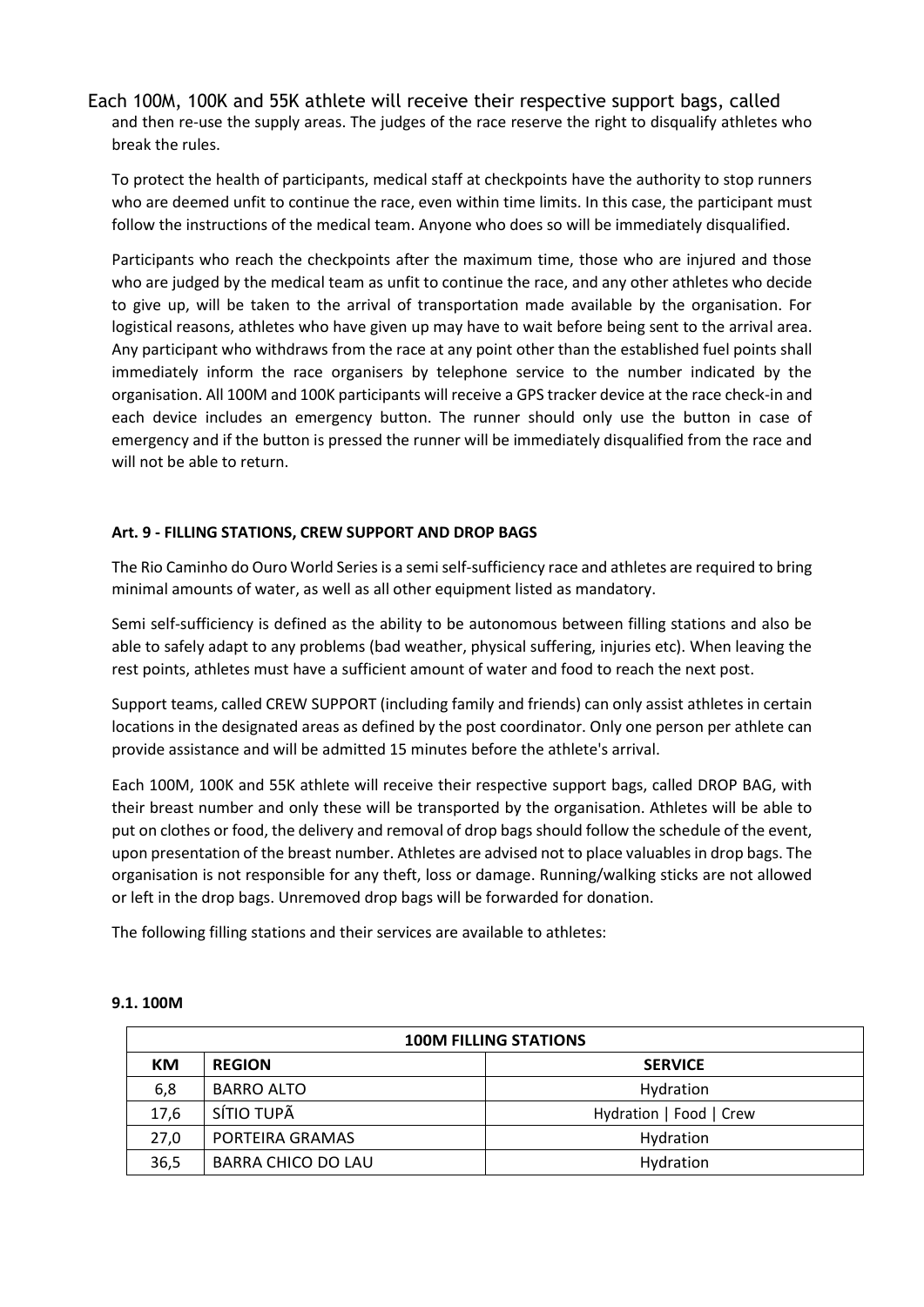| 45,0  | CACHOEIRA DO PIMENTA        | Hydration   Food   Crew   Drop Bag |
|-------|-----------------------------|------------------------------------|
| 55,0  | <b>MACUCO</b>               | Hydration                          |
| 68,6  | <b>CUNHA</b>                | Hydration                          |
| 75,7  | <b>TRAVESSIA ENGENHO</b>    | Hydration   Food   Crew   Drop Bag |
| 86,5  | <b>IGREJA METODISTA</b>     | Hydration                          |
| 100,0 | <b>RECANTO DA ROSE</b>      | Hydration   Food                   |
| 111,5 | <b>IGREJA JERICÓ</b>        | Hydration                          |
| 124,8 | OFICINA DA LÃ               | Hydration                          |
| 135,0 | REFÚGIO PEDRA DO ESPELHO    | Hydration   Food   Crew   Drop Bag |
| 152,0 | <b>CAMPO PONTE BRANCA</b>   | Hydration   Food   Crew            |
| 154,0 | <b>BUS STOP APPLE HOUSE</b> | Hydration                          |

# **9.2. 100K**

| <b>100K FILLING STATIONS</b> |                             |                                    |  |
|------------------------------|-----------------------------|------------------------------------|--|
| <b>KM</b>                    | <b>REGION</b>               | <b>SERVICE</b>                     |  |
| 6,8                          | <b>BARRO ALTO</b>           | Hydration                          |  |
| 17,6                         | SÍTIO TUPÃ                  | Hydration   Food   Crew            |  |
| 27,0                         | PORTEIRA GRAMAS             | Hydration                          |  |
| 36,5                         | <b>BARRA CHICO DO LAU</b>   | Hydration                          |  |
| 45,0                         | CACHOEIRA DO PIMENTA        | Hydration   Food   Crew   Drop Bag |  |
| 48,8                         | <b>MACUCO</b>               | Hydration                          |  |
| 55,9                         | <b>TRAVESSIA ENGENHO</b>    | Hydration   Food                   |  |
| 64,3                         | OFICINA DA LÃ               | Hydration                          |  |
| 74,5                         | REFÚGIO PEDRA DO ESPELHO    | Hydration   Food   Crew   Drop Bag |  |
| 91,5                         | <b>CAMPO PONTE BRANCA</b>   | Hydration   Food   Crew            |  |
| 93,5                         | <b>BUS STOP APPLE HOUSE</b> | Hydration                          |  |

# **9.3. 55K**

| <b>55K FILLING STATIONS</b> |                             |                                    |  |  |  |
|-----------------------------|-----------------------------|------------------------------------|--|--|--|
| КM                          | <b>REGION</b>               | <b>SERVICE</b>                     |  |  |  |
| 6,8                         | <b>BARRO ALTO</b>           | Hydration                          |  |  |  |
| 17,6                        | SÍTIO TUPÃ                  | Hydration   Food                   |  |  |  |
| 29,1                        | REFÚGIO PEDRA DO ESPELHO    | Hydration   Food   Crew   Drop Bag |  |  |  |
| 46,1                        | <b>CAMPO PONTE BRANCA</b>   | Hydration   Food   Crew            |  |  |  |
| 48,1                        | <b>BUS STOP APPLE HOUSE</b> | Hydration                          |  |  |  |

# **9.4. 21K**

| <b>21K FILLING STATIONS</b> |                             |                |  |  |
|-----------------------------|-----------------------------|----------------|--|--|
| KM                          | <b>REGION</b>               | <b>SERVICO</b> |  |  |
| 6,8                         | <b>BARRO ALTO</b>           | Hydration      |  |  |
| 9,4                         | <b>BUS STOP APPLE HOUSE</b> | Hydration      |  |  |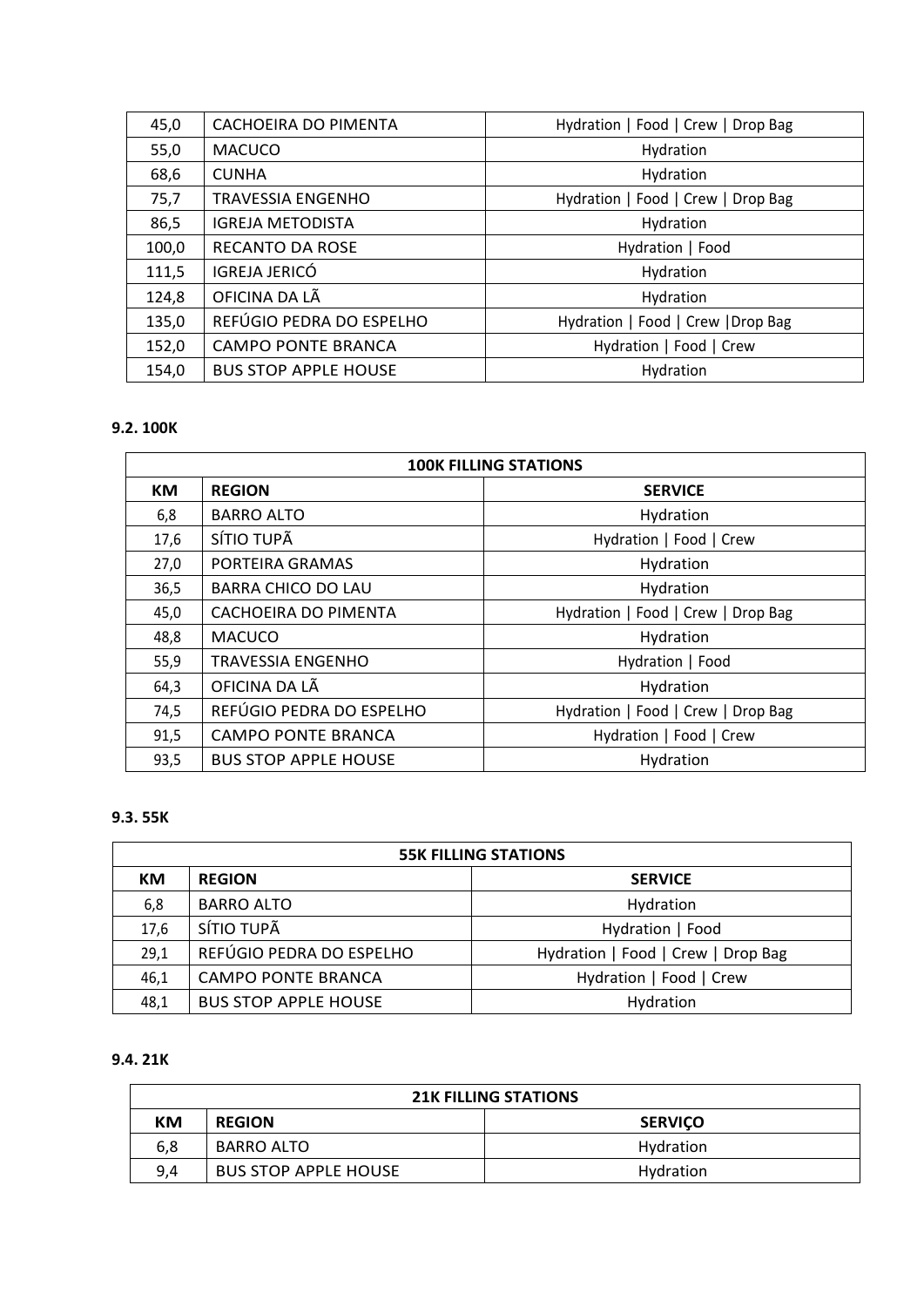| 14.6 | PORTO CANOAS        | Hydration |
|------|---------------------|-----------|
| 18.4 | ROTATÓRIA JABAQUARA | Hydration |

#### **9.5. 10K**

| <b>10K FILLING STATIONS</b> |                     |                |  |  |
|-----------------------------|---------------------|----------------|--|--|
| КM                          | <b>REGION</b>       | <b>SERVICE</b> |  |  |
| 3,9                         | PORTO CANOAS        | Hydration      |  |  |
| 7,7                         | ROTATÓRIA JABAQUARA | Hydration      |  |  |

Only athletes with visible chest numbers have access to the gas stations.

It is expressly forbidden for athletes to drink from the bottles supplied at the filling stations: personal glasses should be used. Garbage should be left at each filling station.

There will also be a supply on arrival. In addition, each participant can have a hot meal on arrival, to enjoy this hot meal it is necessary to present the breast number.

There are several points of natural drinking water along the route, where participants can replenish.

#### **Art. 10 - ROUTE**

Most of the routes of the Rio Caminho do Ouro World Series are within the Serra da Bocaina National Park, this itinerary requires the ability to run on different types of terrain, trails and sters as well as in rocky areas and flooded by rivers.

In the event of adverse weather conditions and any area of the route becomes inaccessible, alternative routes will be outlined in the briefing before the start of the race.

Athletes should strictly follow the marked route and avoid taking shortcuts or cutting sections of the route. Any deviations from the official route will result in disqualification and will be of exclusive risk to the athletes.

The routes have the following characteristics:

**10.1. 100M.** 161.5Km long, 6,658m accumulated positive unevenness, 6,658m of accumulated negative unevenness, 1,790m maximum altitude and 1m minimum altitude.

**10.2. 100K.** 101.0Km long, 5,108m cumulative positive unevenness, 5,108m cumulative negative unevenness, 1,790m maximum altitude and 1m minimum altitude.

**10.3. 55K.** 55.6Km long, 3,049m accumulated positive unevenness, 3,049m cumulative negative unevenness, 1,484m maximum altitude and 1m minimum altitude.

**10.4. 21K.** 20.8Km long, 519m cumulative positive unevenness, 519m cumulative negative unevenness, 206m maximum altitude and 1m minimum altitude.

**10.5. 10K.** 10.1Km long, 98m of accumulated positive unevenness, 98m of cumulative negative unevenness, 32m maximum altitude and 1m minimum altitude.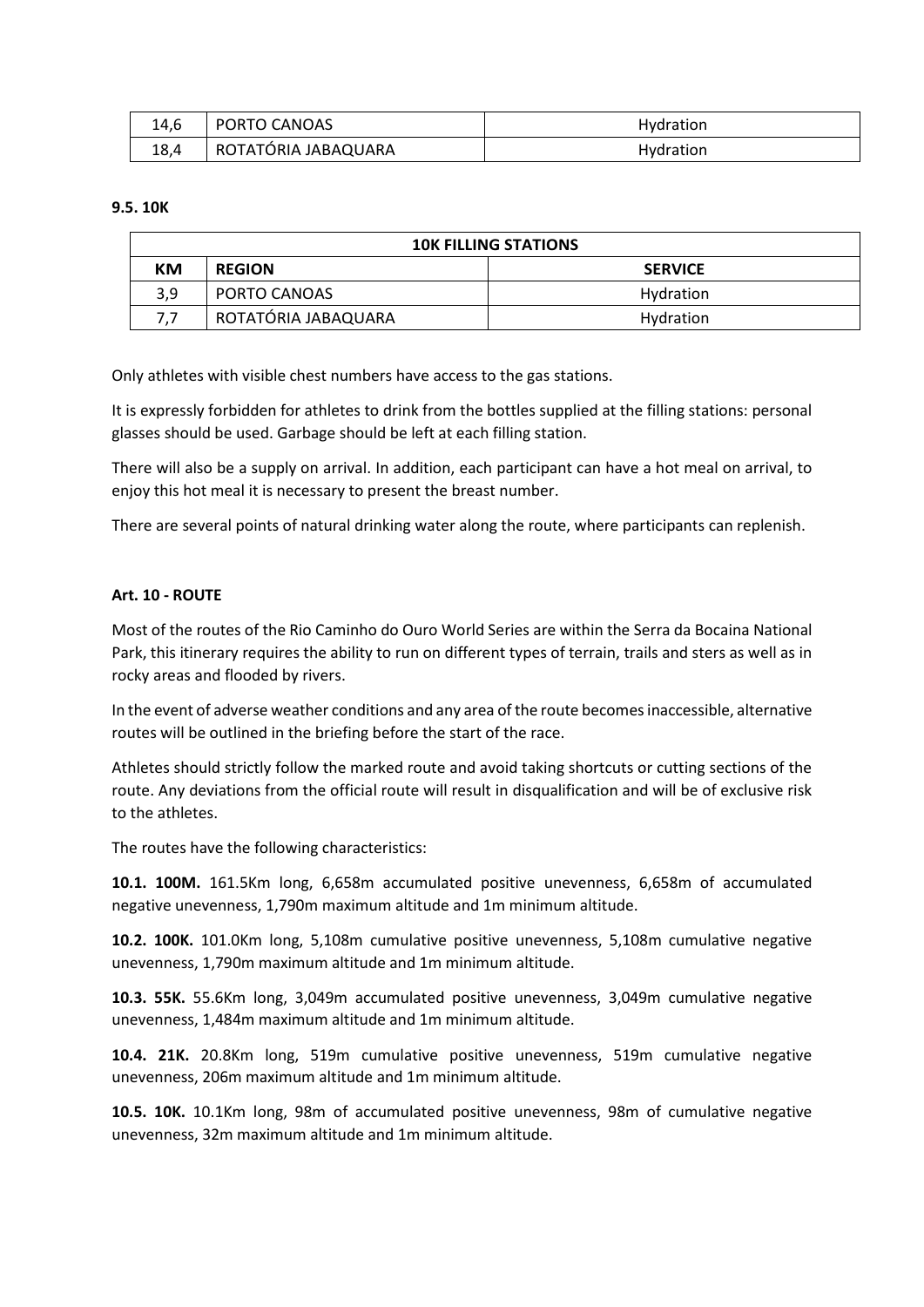**10.6. KIDS.** 50m to 800m long, according to the age of the athletes. 4 years = 50m; 5 and 6 years = 100m; 7 and 8 years = 200m; 9 and 10 years = 300m; 11 and 12 years = 400m; 13 and 14 years = 800m.

## **Art. 11 - ATHLETE INSURANCE**

All athletes of the Rio Caminho do Ouro World Series are covered free of charge by an insurance with death and disability coverage by accident of R\$ 50,000.00 per athlete, in addition to medical, hospital and dental expenses of R\$ 5,000.00 per athlete.

# **Art. 12 - RESCUE TEAM**

All the athletes of the Rio Caminho do Ouro World Series have at their disposal a large rescue team, which is composed of specialised staffs, rescuers, civil firefighters, military firefighters, nursing technicians, nurses and doctors. These will be positioned along the route and will be on foot, motorcycle, cars with 4x4 traction and ambulances. In the race arena, place of starts and arrivals there will be a medical post.

# **Art. 13 - ENVIRONMENT**

Most of the routes of the Rio Caminho do Ouro World Series are within the Serra da Bocaina National Park, among other areas with natural ecosystems. Participants are therefore obliged to fully respect the environment, by leaving no litter, collecting flowers or disturbing wildlife. Anyone seen leaving garbage along the route will be disqualified from the race. At various refueling points there are dumpsters where athletes can leave their trash. The organisation advises athletes to carry a small garbage door.

Athletes must follow the marked route so as not to cause harm to the environment.

To reduce the use of plastic, there will be no disposable utensils (cutlery, cups, plates, bowls) available at the refueling points, therefore athletes should bring their own if they wish to eat hot/cold foods.

## **Art. 14 - WEATHER**

The courses of the Rio Caminho do Ouro World Series undergo great variations in weather conditions and in case they are very adverse (dense fog or thunderstorm), the organisation reserves the right to make last minute changes, even during the race, to eliminate potential hazards or conditions that may cause difficulties to athletes. Athletes will be informed of the changes. The organisation also reserves the right to suspend or cancel the race if weather conditions endanger athletes, volunteers, or support teams. If necessary, the organisers will provide and communicate a Plan B up to 24 hours before the start of the race.

# **Art. 15 - DISQUALIFICATION, PENALTIES AND RESOURCES**

The following infractions in Rio Caminho do Ouro World Series will result in immediate disqualification and removal of the athlete's chest number.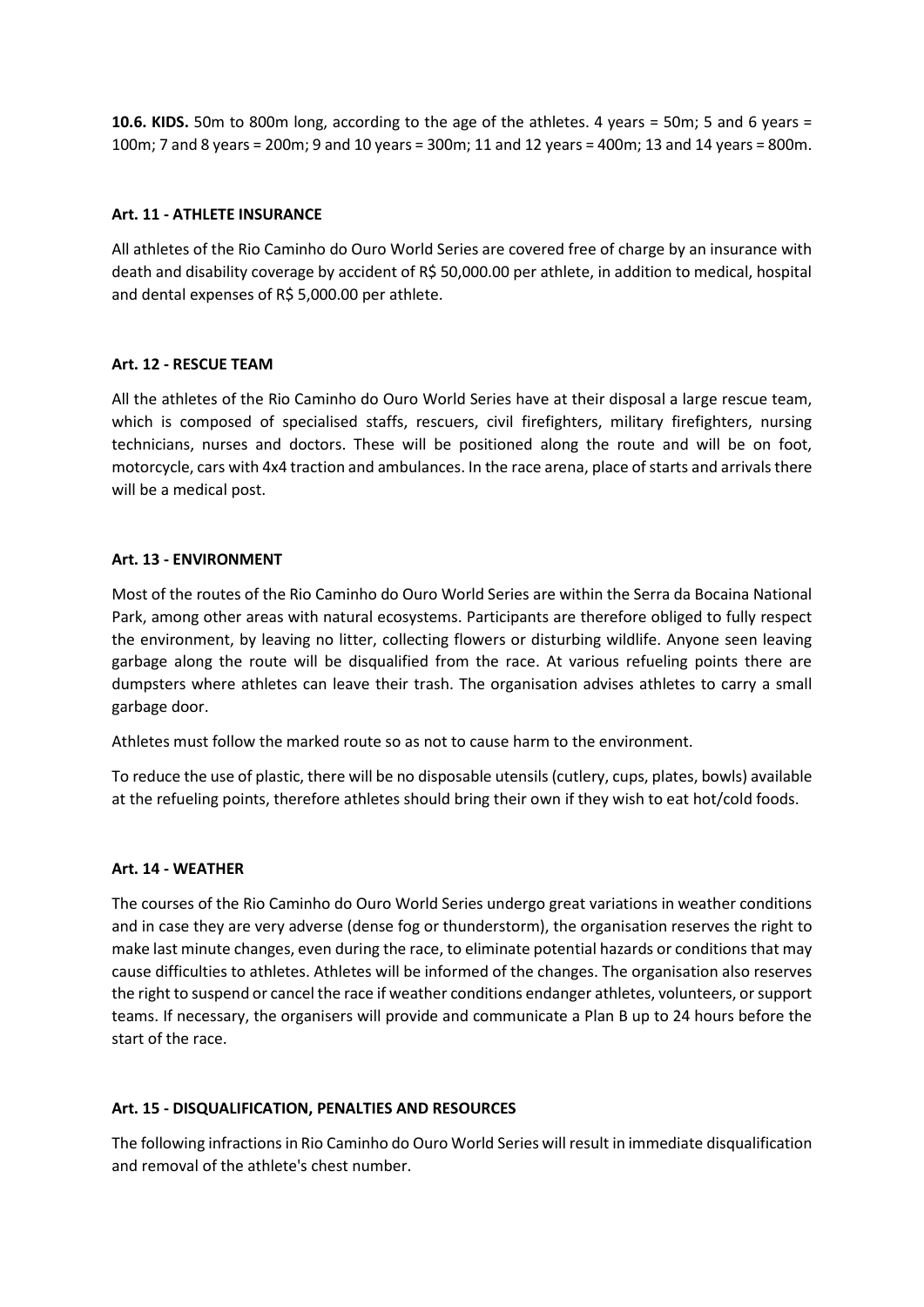- Do not cross a checkpoint.
- Use shortcuts.
- Leave garbage along the route.
- Stop helping a participant in difficulty.
- Insult or threaten members of the organisation's work team.
- Use transport during the race.
- Refuse to undergo examinations by medical staff along the route.
- Refuse to show the mandatory equipment if requested by the judges.

A one-hour penalty will apply for the following infractions.

- Lack of some mandatory equipment; the athlete must immediately communicate this situation, though, in case of recurrence, the athlete will be disqualified.
- Unauthorised assistance or assistance outside the points provided for in the regulation.
- Chest number not visible.

The penalty can be applied immediately, as soon as the infraction is proven, or at the end of the race.

Penalties or disqualifications may be appealed in writing to the organisation of the race within 2 hours of the publication of the results. The appeals will be evaluated and answered within the necessary time frame, the decisions are final and without appeal.

## **Art. 16 – PRIZES**

The Rio Caminho do Ouro World Series will be disputed individually, where each athlete will travel the course in its entirety, being divided for registration, classification, and award purposes in the following categories, taking as reference date the age on 31/12/2022.

## **16.1. Male**

**Male Adult:** Runners from 30 to 39 years old **Male Master:** Runners from 40 to 49 years **Senior Male:** Runners from 50 to 59 years **Grand Senior Male:** Runners over 59

## **16.2. Female**

**Female Adult:** Runners from 30 to 39 years old **Female Master:** Runners from 40 to 49 years **Senior Female:** Runners from 50 to 59 years **Grand Senior Female:** Runners over 59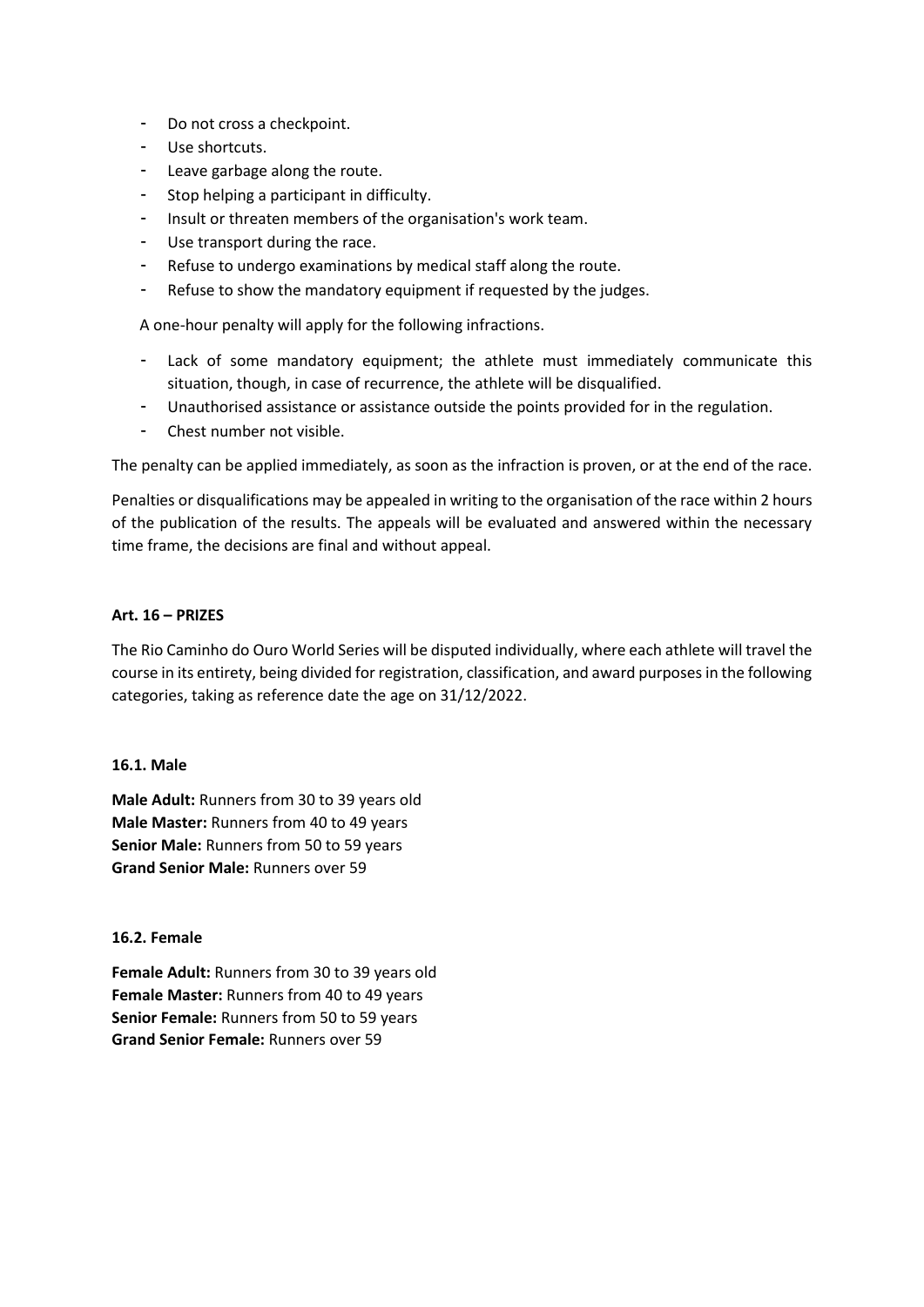**16.3. Prize money:** Total of R\$ 92,000.00 distributed as follows:

| Male & Female               | 100M          | <b>100K</b>  |
|-----------------------------|---------------|--------------|
| 1st Place - Elite General   | R\$ 10.000,00 | R\$ 5.000,00 |
| 2nd Place - Elite General   | R\$ 7.000,00  | R\$ 3.000,00 |
| 3rd Place - Elite General   | R\$ 3.500,00  | R\$ 2.000,00 |
| 4th Place - Elite General   | R\$ 2.000,00  | R\$ 1.250,00 |
| 5th Place - Elite General   | R\$ 1.000,00  | R\$ 750,00   |
| <b>Mountain Goat</b>        | R\$ 1.000,00  | R\$ 750,00   |
| King of the Hill            | R\$ 1.000,00  | R\$ 750,00   |
| 1st Place Category 30-39 yo | R\$ 1.000,00  | R\$ 750,00   |
| 1st Place Category 40-49 yo | R\$ 1.000,00  | R\$ 750,00   |
| 1st Place Category 50-59 yo | R\$ 1.000,00  | R\$ 750,00   |
| 1st Place Category 60+ yo   | R\$ 1.000,00  | R\$ 750,00   |

# **100M and 100K**

## **55K and 21K**

| Male & Female             | 55K          | 21K        |
|---------------------------|--------------|------------|
| 1st Place – Elite General | R\$ 1.000,00 | R\$ 750,00 |

## **16.4. Awarding of buckles and medals:** Distributed as follows:

**100M:** All finishers will receive an exclusive Rio Caminho do Ouro World Series buckle.

**100K, 55K, 21K, 10K and KIDS:** All finishers will receive an exclusive Rio Caminho do Ouro World Series medal.

## **16.5. Awarding of trophies:** Distributed as follows:

- **King of Hill:** The first place of each gender in the segmented uphill stretch called King of Hill, on the 100M and 100K courses, will receive exclusive Rio Caminho do Ouro World Series trophies.
- **Mountain Goat:** The first finishers of each gender in the segmented stretch of descent called Mountain Goat, on the 100M and 100K courses, will receive exclusive Rio Caminho do Ouro World Series trophies.
- **General Male and Female Elite:** The top 5 (five) finishers of each gender on each course will receive exclusive Rio Caminho do Ouro World Series trophies.
- **Categories:** The top 3 (three) finishers in each category will receive exclusive Rio Caminho do Ouro World Series trophies.
- **Teams:** The 3 (three) largest Teams (registered with the same name) will receive exclusive Rio Caminho do Ouro World Series trophies.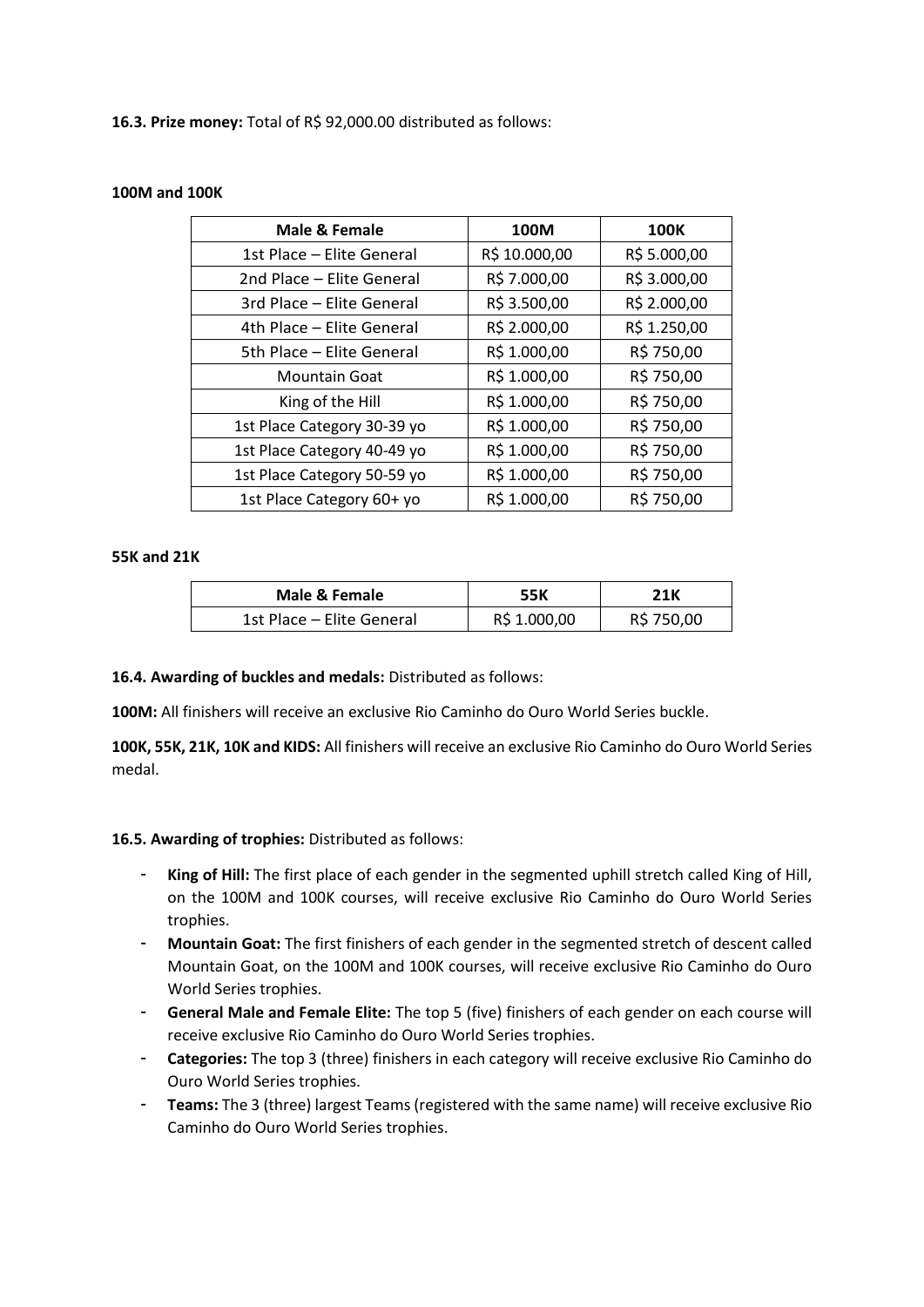To define the classification of the top five (5) of each gender in general will be considered the gross time and for the other classifications will be considered the net time.

Athletes who are awarded the award in general will not compete for the prize in the categories.

Athletes who do not attend the award ceremony will lose the right to the prizes, these will not be sent or delivered in advance for any reason.

# **Art. 17 - ANTI-DOPING**

By enrolling in the Rio Caminho do Ouro World Series, each runner:

- Must declare any information regarding the use of a prescription subject to a Therapeutic Use Exemption to the organisation by email suporte.brasil@onehundred.run.

Sportsmen may be ill or have conditions requiring the ingestion of certain medicines. Should the medicinal drug taken for the purpose of treating a disease or condition be on the list of prohibited substances, the Therapeutic Use Exemption (TEU) may allow the sportsman to take the required medicine.

For more information: www.wada-ama.org/en/science-medical. This information should be provided as soon as possible and definitively before the start of the race.

- Accept all requests for samples and analysis of urine and/or blood and/or capillaries related to the requests made by the organisation's physician, understanding that any expenses inherent in the performance of these samples and the associated analyses are the direct responsibility of the organisation.
- Agree to respond to any calls that the organisation's physician may send you based on medical information about you, in order to discuss your ability, or not, to participate in the race for which you are enrolled. At the end of the consultation the doctor can guide the jury of the test whether or not the runner should be excluded from the test for medical reasons.

For all information on combating doping, we invite you to consult the World Anti-Doping Agency website: www.wada-ama.org.

## **Art. 18 - IMAGE RIGHTS**

At the time of registration of the Rio Caminho do Ouro World Series, athletes authorise the organisation to freely use any images that represent athletes during their participation in the event, stop or in motion, without territorial or time limits.

## **Art. 19 - DISCLAIMER**

Voluntary registration and subsequent participation in the Rio Caminho do Ouro World Series indicate full acceptance of the rules and regulations of the race and any subsequent changes made. By registering, participants free the organisation from any civil or criminal liability for personal and/or property damage caused by them.